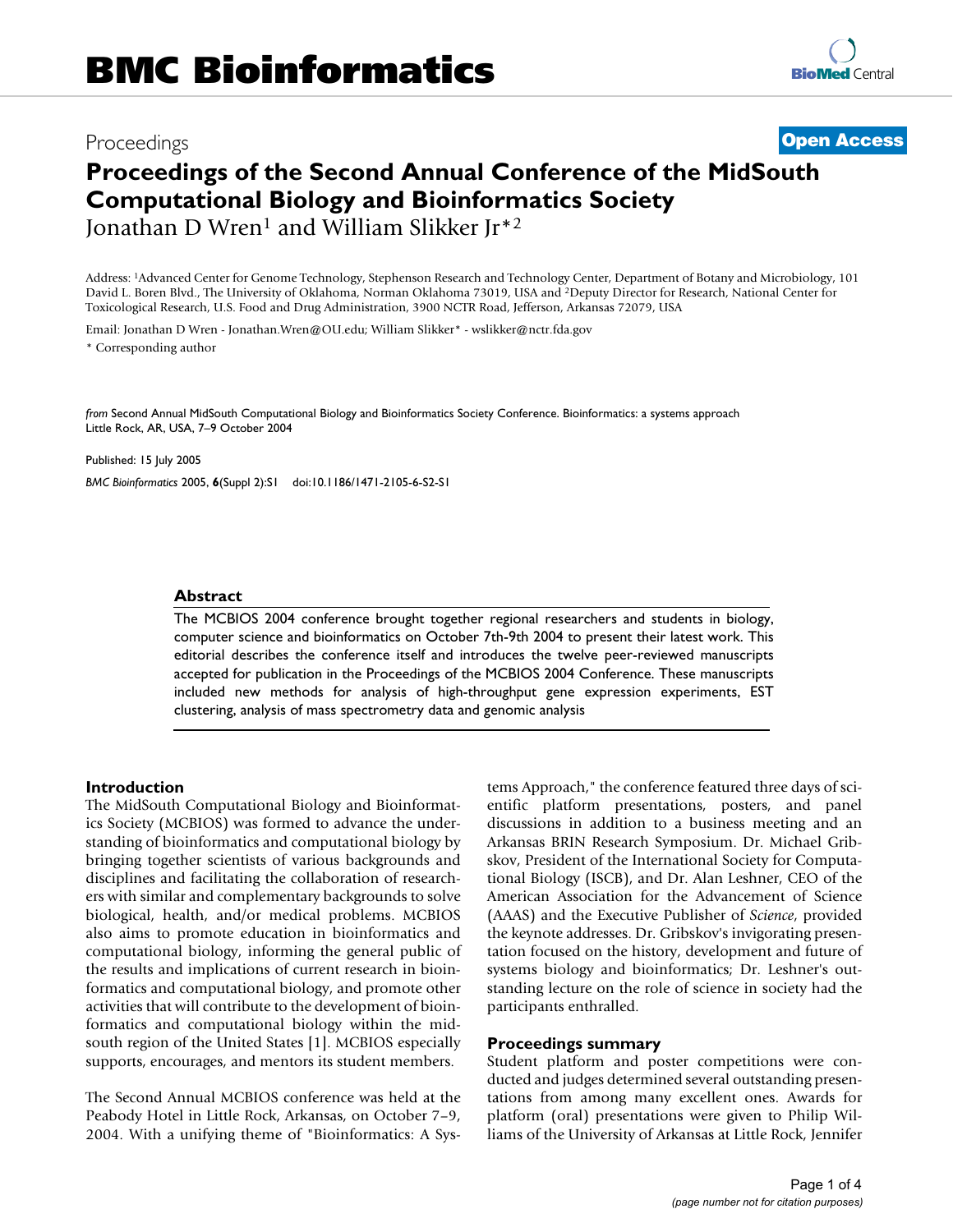Roller of Hendrix College, and Yong Tang of the University of Arkansas at Little Rock. Awards for outstanding poster presentations were given to Yong Tang of the University of Arkansas at Little Rock, Sudeepa Bhattacharyya of the University of Arkansas at Little Rock and Phillip Romero of the University of New Orleans. These awards were underwritten by the Arkansas Biomedical Research Infrastructure Network (BRIN) program and funded through the National Institutes of Health's NCRR Division of Research Infrastructure. The US Food and Drug Administration's National Center for Toxicological Research provided additional valuable financial support.

Papers submitted for inclusion in these proceedings were peer-reviewed by two or more program committee members and external experts as necessary. The accepted papers reflect the innovative bioinformatics approaches being undertaken in the region. Several categories of research focus are apparent in the papers:

## **Transcriptional Analysis using Microarrays**

Zengjun "Alex" Xu and colleagues [2] employ microarray analysis in combination with a battery of bioinformatics tools and make inroads into better understanding Parkinson's Disease (PD). PD is often studied using PC12 cells, which produce dopamine, in combination with 1-methyl-4-phenylpyridinium (MPP+), which depletes dopamine content and elicits cell death in PC12 cells, much as is observed in PD. To identify the important genes affected in PC12 cells by MPP+, Xu *et al* identified 106 genes with differential expression levels. The genes were tied back to their ontological categories and implicated the oxidative stress and apoptosis pathways as playing a role in the observed effects. Examining these responders in terms of their literature-based associations [3], the DNA-damage pathway is identified as the likely primary culprit. Several genes are also implicated as central in this process with only loose literature ties to PD and MPP+, suggesting fruitful avenues of future experimental pursuit.

Bob Delongchamp *et al* [4] present the statistical design and analysis of a study to estimate gene expression differences between male and female livers. Addressing variation attributable to sample processing, arrays, hybridizations, normalization, and subjects, their statistical analysis suggested that about 224 genes of the 31,110 interrogated genes were expressed differentially depending upon gender. However, these differences were small and it was not possible to specify sets of differentially expressed genes that do not have large false discovery rates. The paper offers a comprehensive and statistically rigorous approach to summarizing genome-wide interrogation of gene expression changes.

Hong Fang *et al* [5] also focused upon the human liver and used a variety of bioinformatics approaches to examine microarray expression profiles from liver neoplasms that arise in albumin-SV40 transgenic rats to elucidate genes, chromosome aberrations and pathways that might be associated with human liver cancer. Their analysis implicates human chromosomes 10, 11 and 19 as regions of potential chromosomal aberrations.

Microarray-based measurements of mRNA abundance and ratio calculations assume a linear relationship between the fluorescence intensity and the dye concentration. By scanning a microarray scanner calibration slide containing known concentrations of fluorescent dyes under various PMT gains, Leming Shi *et al*. [6] demonstrated the dramatic differences in calibration characteristics of Cy5 and Cy3, indicating the importance of scanning microarrays at fixed, optimal gain settings under which the linearity between concentration and intensity is maximized. Combined with simulation results, they provided rational explanations to the existence of ratio underestimation, intensity-dependence of ratio bias, and anti-correlation of ratios in dye-swap replicates. Although normalization methods improve reproducibility of microarray measurements, they appear less effective in improving accuracy. A method of calculating ratios based on concentrations estimated from the calibration curves was proposed for correcting ratio bias.

In another paper, Leming Shi *et al* re-evaluate a study by Tan *et al* [7], which was extensively cited in a recent *Science* paper [8], that paints a very negative picture of the crossplatform comparability, and, hence, the reliability of microarray technology. Shi *et al* [9] reanalyzed Tan's dataset and found that the low cross-platform concordance reported in Tan's study appears to be mainly due to a combination of low intra-platform consistency and a poor choice of data analysis procedures, instead of inherent technical differences among different platforms. They emphasize the importance of establishing calibrated RNA samples and reference datasets to objectively assess the performance of different microarray platforms. They also discuss how the proficiency of individual laboratories can affect results as well as the merits of various data analysis procedures.

## **EST Clustering**

The accuracy of clustering ESTs from a large dataset representing a single species can be assessed by first clustering known genes (mRNAs) for that species to produce a nonoverlapping gene set. Frank and Ercal [10] report a new algorithm for the analysis of *Glycine max* and suggest that gene family identification may be facilitated by using a hierarchical clustering method that incrementally increases the stringency of sequence matching, while Ptit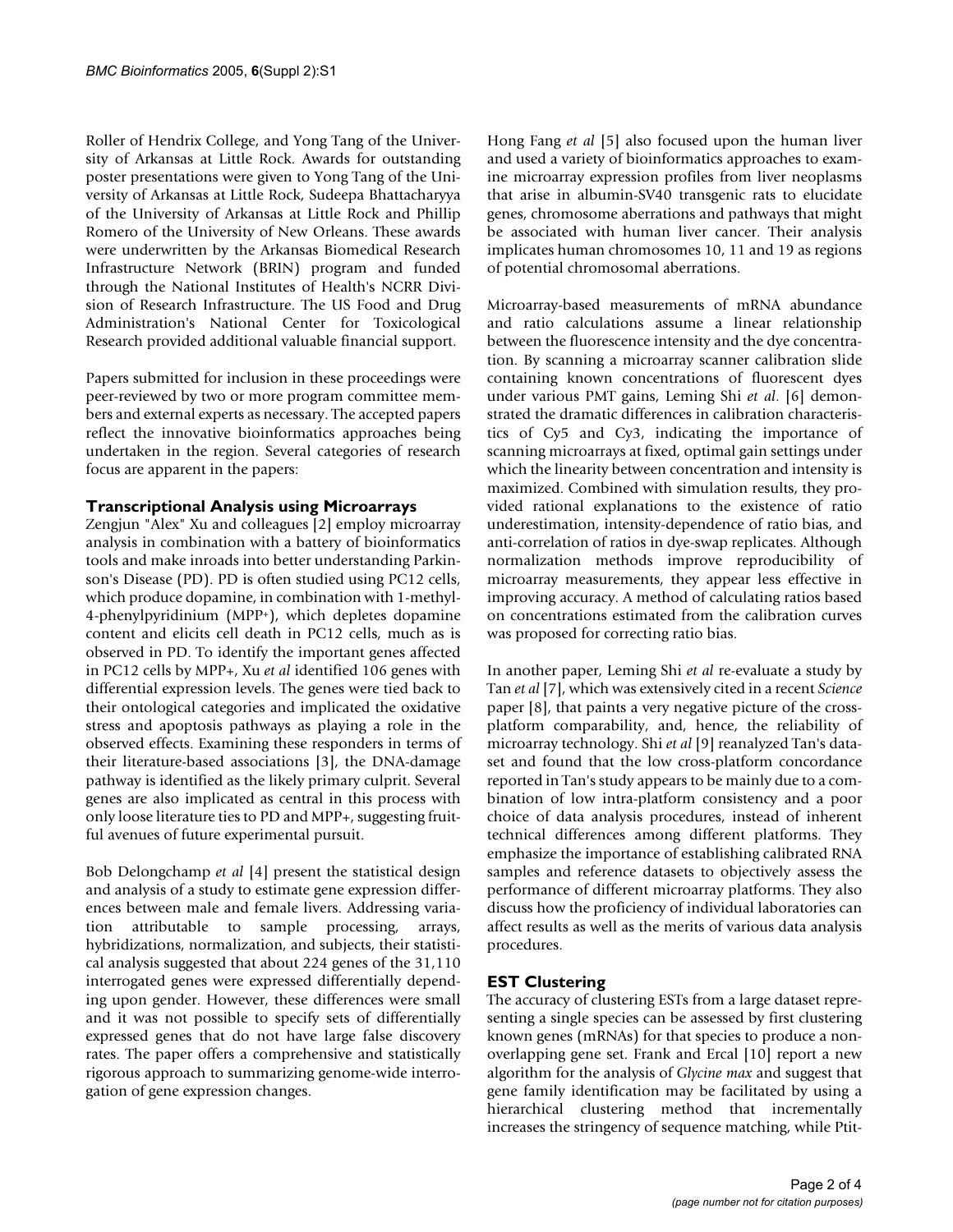syn and Hide [11] report the design of an EST clustering program that is more efficient than its predecessors and make their software freely available to the public on an open-source basis.

In cluster analysis, however, there is no null hypothesis to test and no 'right answer'. Methodologists have suggested that the validity of clustering methods should be based on classifications that yield reproducible findings beyond chance levels. Nikhil Garge et al [12] evaluated performance of four commonly used non-hierarchical clustering algorithms (SOM, K-means, CLARA, and Fuzzy C-means) on 37 microarray datasets and found a low stability for all four algorithms even at the elevated sample sizes of  $n =$ 50. K-means showed more replicable performance than the other clustering algorithms.

## **Proteomics and Mass Spectrometry**

The combination of chemical crosslinking and mass spectrometry (MS) provides a powerful approach to analyze protein-protein and protein-oligonucleotide interaction sites, but the computational challenge lies in being able to effectively choose among the many different possible interpretations of MS data. Yong Tang *et al* [13] report the design of an algorithm (CLPM, for Cross-Linked Peptide Mapping) that matches peptide masses determined experimentally with theoretical peptides which could have been produced as by-products of these crosslinking reactions.

Huixiao Hong *et al* [14] report a method to reliably measure the similarities among SELDI mass spectra for quality control to decrease noise in proteomic profiling data prior to analysis. The study investigated the reproducibility of SELDI experiments and systematic variability between plates, chips, and spots on which the samples were assayed using SELDI based proteomic procedures.

## **Genomic Analysis**

The ever-expanding amount of genomic data provides a challenge in making observations about correlated features. Jonathan Wren *et al* [15] present an approach to standardize genomic data in a sequence matrix format and iteratively search for correlated features using Monte Carlo simulations to rearrange the features and report items with distributions that differ significantly from random allocation. Their approach is strongly limited by computational processing power and memory considerations, but the successful identification of known correlations with this approach lays the foundation for automating future exploration of genomic features.

Qian Xie *et al* [16] developed a novel adaptation of the Decision Forest pattern recognition method named Decision Forest for SNPs (DF-SNPs). Their DF-SNPs method

was used to differentiate esophageal squamous cell carcinoma cases from controls, based on individual SNPs, SNP types and SNP patterns. Their method holds promise in identifying potential biomarkers from SNP data and complementing existing methods for genotype analyses.

## **Summary of subchapter meetings**

Since its inception, MCBIOS has tried to foster local chapters to provide more frequent contact for the membership. Currently three chapters are active: The Central Arkansas Chapter (which hosted the first two MCBIOS annual conferences), the Louisiana Chapter (which will host the next two MCBIOS annual conferences), and the Oklahoma Chapter. As one of the most active local chapters, the Oklahoma Chapter, which goes by the name of the Oklahoma Bioinformatics Society, hosted its own successful symposium, OKBIOS 2004, on November 12th, 2004. A total of 228 people pre-registered for the conference, 31 more registered on site, and a total of 146 people attended. Participants came from all the major Oklahoma universities, companies, government agencies, regional colleges and even a few from high schools. A very interesting group of invited speakers (9 speakers, including one who spoke through an interactive Internet videoconference) presented on a diverse range of topics, encompassing academic, government and commercial efforts in bioinformatics. More than half the participants turned in a conference evaluation form and judging from the very positive feedback, OKBIOS 2004 was a success. On a one to five scale with five being the highest satisfaction level, the average overall rating for the symposium was 4.4 (51% of participants turned in evaluations). Feedback suggested that participants especially enjoyed hearing about bioinformatics efforts and challenges from within non-academic sectors in addition to the academic talks. Vendors included ISC Bioexpress, who provided two door prizes for filling out evaluations and Silicon Genetics, who sponsored the student poster awards. In total, research groups from various Oklahoma institutions submitted 16 posters and 5 oral presentations, with 3 of those oral presentations being selected for presentation at the conference by the program committee. The program committee for OKBIOS 2004 consisted of Jonathan Wren (OU), Yuriy Gusev (OUHSC), Michelle Wiginton (OU), Sanjay Bidichandani (OUHSC), Patricia Ayoubi (OSU) and Ulrich Melcher (OSU). Organizers were invited to hold a related symposium on Synthetic Biology the day prior, which had approximately 70 participants and was also well received, making it a two-day event of bioinformatics-related symposia.

## **Future Meetings**

The third annual MCBIOS Conference will be held in Baton Rouge, Louisiana, on Thursday and Friday, November 17-8, 2005 at the beautiful Pennington Biomedical